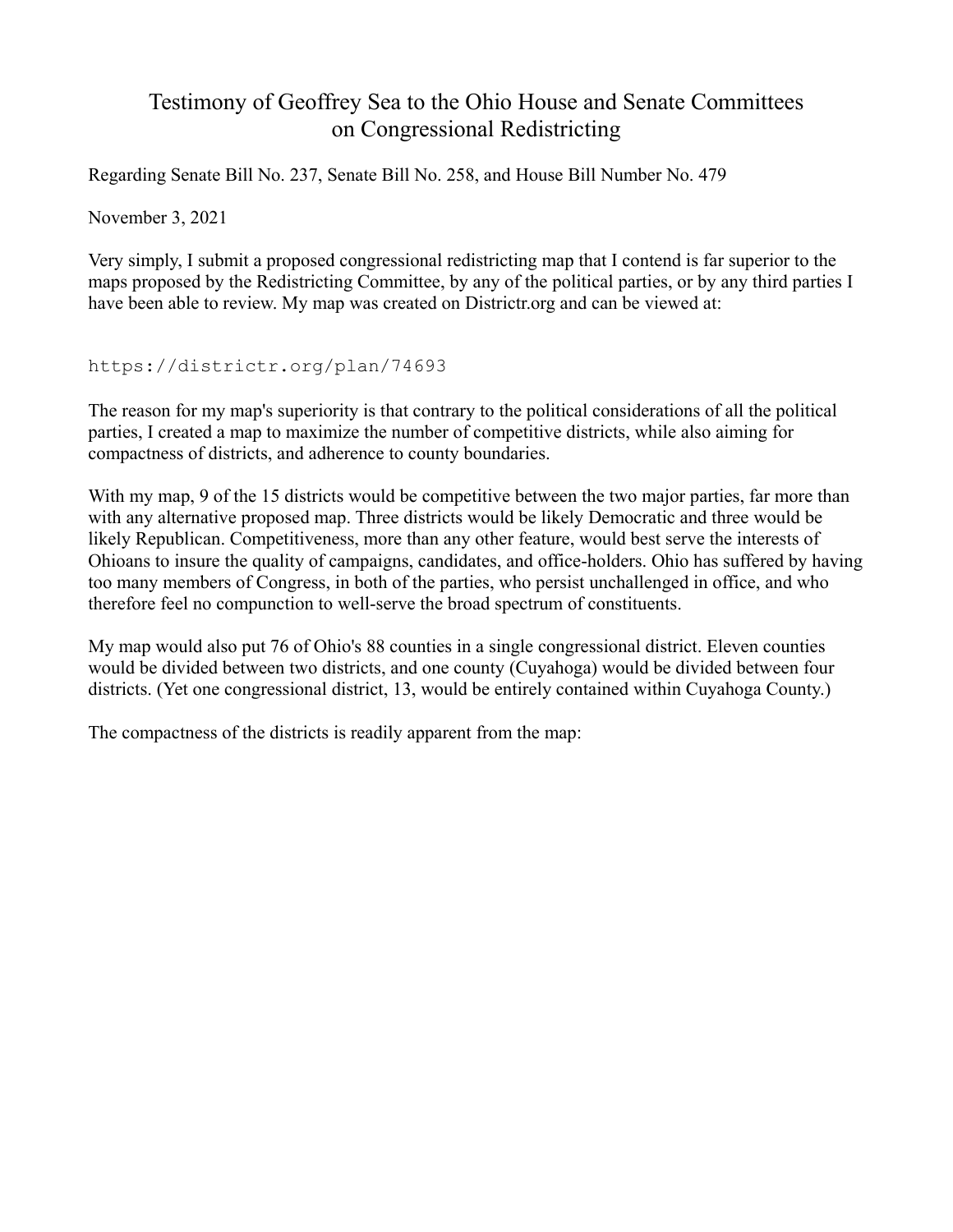

I have restored the original rationale for numbering by starting at the southwest corner and proceeding in rows from south to north. While the numbers could be changed, I believe it is best to disregard the current chaos in numbering and start fresh with an orderly system.

My districts are extremely close to parity in population, with a maximum population deviation of only 0.07%. My districts also are designed to preserve the integrity of many historic regions. For example, district 4 corresponds to the old Ohio Company tract. District 3 encompasses the entire Scioto Valley, otherwise known as the Route 23 corridor. District 5 unites the ancient sites of Sunwatch, Miamisburg, and Fort Ancient. District 9 encompasses the entire Maumee Valley. District 15 comprises the old